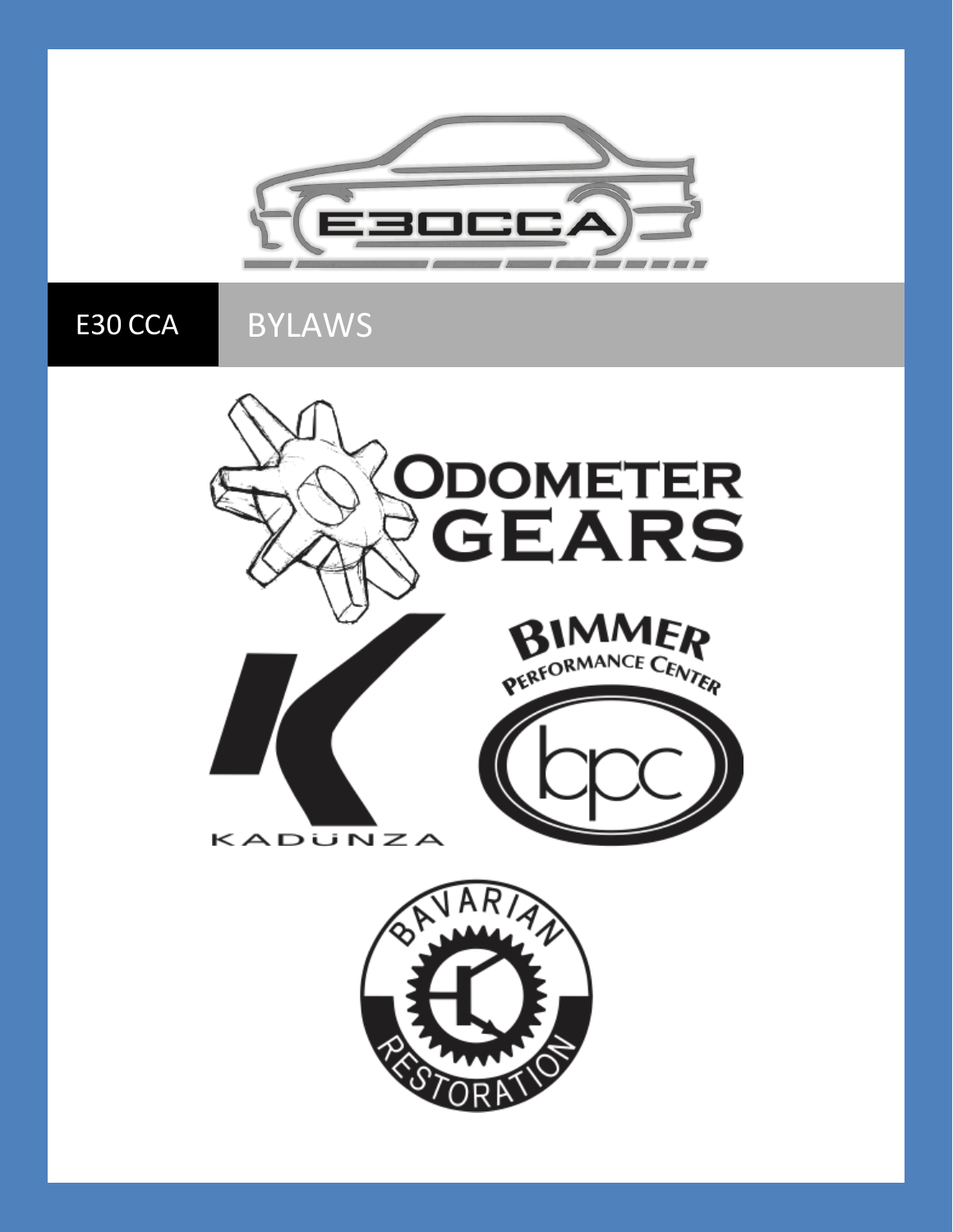- Article I. Name, Objective, and Legal Address
	- Section A. The legal name of the organization shall be the E30 Chapter (informally E30CCA) of BMW Car Club of America Inc. (BMW CCA). It shall be a 501(c)(7) nonprofit organization incorporated under the laws of the State of South Carolina and shall be referred to, herein, as the "Chapter".
	- Section B. The objective of the Chapter is to serve owners of BMW's iconic E30 chassis throughout the United States of America. E30CCA will encourage the exchange of ideas, information, experiences, and technical support. In addition, the Chapter will promote participation in the community with events, meets, and activities to continue the growth of the Chapter, and BMW CCA brands.
	- Section C. The Legal Mailing Address of the Chapter shall be the postal address published in the Chapter's official newsletter, unless otherwise specified by special action of the Officers defined in these Bylaws.

## Article II. Membership

- Section A. Membership shall be granted to all Active Members and Associate Members, as defined by the BMW CCA. Upon receipt of annual dues and a properly completed Membership Application requesting assignment to the E30 Chapter, as primary or secondary chapter, and upon acceptance by BMW CCA, all such members shall be viewed as Present Members by the Chapter. BMW CCA will govern the Membership Application and Membership Rates. All Chapter members must be BMW CCA members as categorized in the BMW CCA membership database.
- Section B. A business which advertises or otherwise sponsors the Chapter is a Business Sponsor of the Chapter. Business sponsorship fees do not include BMW CCA Membership, and are designated specifically to the Chapter as benefactor contributions or in exchange for advertisement.
- Section C. Any member may have the Chapter membership suspended or terminated by a simple majority vote of the Elected Officers for general misconduct, defined as any act or action, which could be damaging to the Chapter, BMW CCA, or BMW Brand. The member shall be notified of the infraction in written form (e.g. email or USPS letter), and shall be allowed to appeal within fourteen (14) days of the notification. Dismissal from the Chapter shall not affect BMW CCA Membership.
- Article III. Meetings of Members.
	- Section A. General meetings of the Chapter shall be called by the Chapter Office when necessary or suitable to the activities of the Chapter. General Meetings may involve BMW CCA events and diverse events organized by other organizations and clubs, which E30CCA endorses and/or chooses to participate in.
	- Section B. There shall be an annual meeting of the Present Members. Specific dates, locations and schedules, which will be designated by the Chapter Office, shall be announced at least three (3) months in advance in writing, as well as published in the Chapter's quarterly publication and on the Chapter's website. It is the responsibility of the Chapter Office and Present Members to promote the event.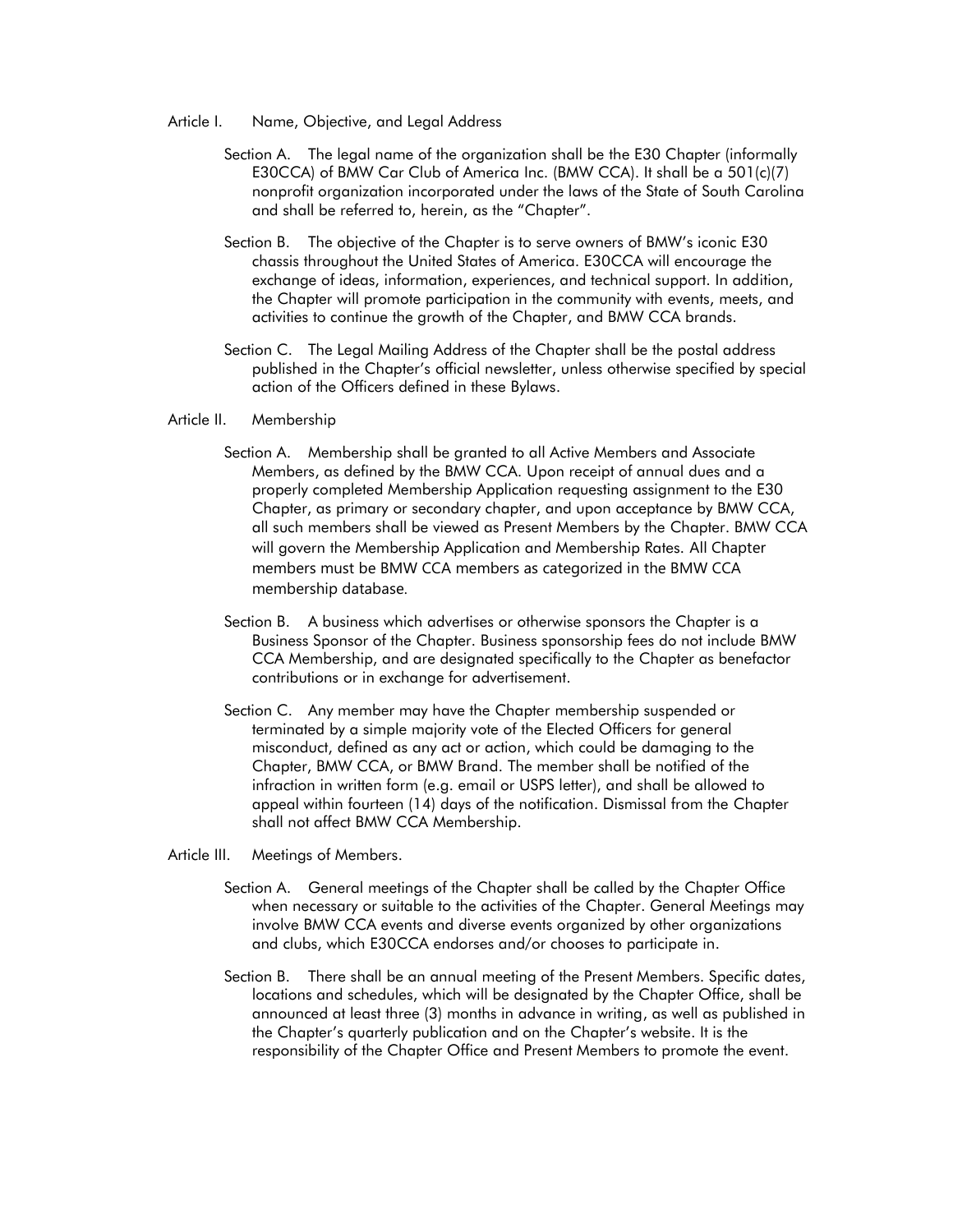- Paragraph 1. Following 2016 and 2017 ("the Start-Up Years"), the Annual Meeting shall be held in alternating Time Zones each year. The schedule will follow a BMW M10 Engine firing order:
	- 1. Eastern Time Zone
	- 3. Mountain Time Zone
	- 4. Pacific Time Zone
	- 2. Central Time Zone
- Section C. Regional Meetings shall promote the greatest possible representation of the Chapter and participation by Present Members and potential members at the local level. Regional Meetings shall be conducted and organized by Regional Coordinators, with indirect involvement of the Event Coordinator. Regional Meetings shall not interfere with any other Chapter events and shall report to the Chapter Office with members' written or visual accounts of the event.
- Section D. Special Meetings of the Chapter Office may be called by ten percent (10%) of Present Members submitted to the Secretary with a written cause. Upon receipt of any such request, the President shall schedule the meeting to take place at the earliest reasonable date, and shall send written notice of the meeting to all Present Members. Following the meeting a summary of the meeting and its outcome shall be sent to all Present Members. Present Members may designate another Present Member to act as their proxy to participate in the meeting, provided prior written notice is supplied to any Officer of the Chapter.
- Section E. Meeting Notifications shall be published on the Chapter calendar, the newsletter, in the quarterly publication, and on the website. It is responsibility of the Chapter Office and Present Members to promote all events.
- Section F. ALL Members are expected to avoid conduct detrimental to the integrity and public confidence of the Chapter. The Chapter will promote lawful, ethical, and responsible conduct at all Meetings. Illegal or irresponsible conduct discredits the reputation, and undermines public respect and support of the Chapter.
- Section G. An Annual Officers' Retreat shall be scheduled by the Chapter Office for the Chapter Office. Planning and scheduling The Retreat shall be the responsibility of the Vice-President in coordination with the National Event Coordinator.
- Article IV. The Chapter Office
	- Section A. The Chapter Office is the entity responsible for overall policy and direction of the Chapter, and delegates the responsibility of day-to-day operations in an orderly, businesslike, and responsible manner. The Chapter Office shall consist of Elected and Appointed Officers. Appointed Office positions may become Elected Office positions, and new Office positions may be created by amendment of these Bylaws.
		- Paragraph 1. There shall be six (6) Officers elected by the Present Members, consisting of a President, Vice-President, Treasurer, Secretary, Event Coordinator, and Membership Administrator. The Chapter Office receives no compensation other than reasonable reimbursement of expenses submitted to and approved by both the Treasurer and the President. The Chapter Office shall exercise any and all necessary powers related to management of the Chapter.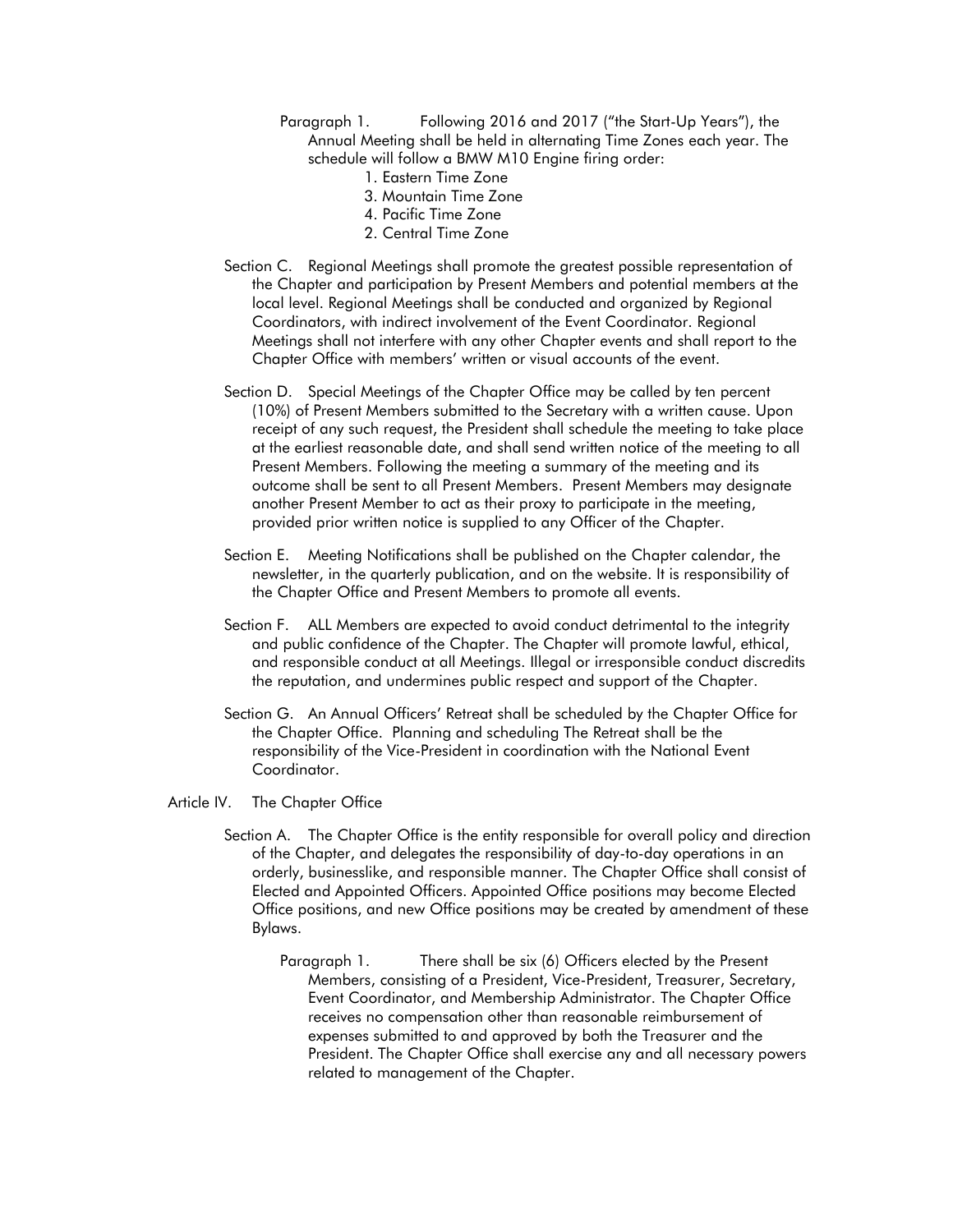a President: The President shall convene monthly scheduled Chapter Office meetings. The President shall have overall management responsibility of the Chapter, with the advice and consent of the Chapter Office. The President shall report to the membership on the general state of the Chapter at the Annual Meeting, and assist with performing additional duties requested by the Chapter Office.

b Vice-President ("VP"): The Vice President shall perform the duties of the President in the absence of, or in the event of disability of, the President, and shall perform any other duties the President or the Chapter Office may assign. The VP shall chair committees on special subjects as designated by the Chapter Office and host the Annual Officers' Retreat.

Secretary: The Secretary shall be responsible for keeping records of the Chapter's actions, including summarizing meetings, sending out meeting announcements, and assuring that records are maintained. The Secretary shall provide the Newsletter Editor with condensed summary suitable for informing the Present Members of the work of the Chapter Office, and perform such other duties as the President or Chapter Office may assign.

d Treasurer: The Treasurer has custody of all monies and assets belonging to the Chapter. The Treasurer directs deposits of all funds to the Chapter's account in a bank designated by the Chapter Office, and ensures strict compliance with these Bylaws in all matters pertaining to the financial affairs of the Chapter. The Treasurer shall maintain accurate and detailed records of all such receipts and disbursements. All disbursements in the name of the Chapter shall be approved by the Treasurer. The Treasurer shall make a report at the Annual Meeting, and keep the Chapter Office periodically informed of all financial transactions. Except as specifically provided in these Bylaws, no person shall incur an obligation to, nor commit the credit of, the Chapter, unless specifically authorized by the Treasurer.

e Event Coordinator (EC): The Event Coordinator shall be responsible for planning, coordinating, and promoting an active and orderly program of events and activities for the general membership of the Chapter. The EC shall ensure that each region of the Chapter is served by at least one Regional Coordinator. The EC shall be responsible for providing any necessary support which enables the Chapter to carry out their plans and activities, and for representing them before the Chapter Office. The EC maintains the Chapter's calendar of all events, meetings, and gatherings.

f Membership Administrator ("MA"): the National Membership Administrator shall be responsible for the conduct of all Chapter affairs specifically pertaining to Chapter membership, the active and orderly pursuit of member recruitment and retention; working jointly with the Chapter Office and all Coordinators on communications, and other means of promoting member cohesion. The MA is to keep the latest list of all Present Members and their contact information, and supply that list to the Newsletter/Publication Editor and the Website.

\*\*\*The 2016 and 2017 calendar years shall be known as "Start-Up Years." Notwithstanding Artcile IV, Section A, Elected Positions shall be appointed by the founding President and shall be considered as interim. \*\*\*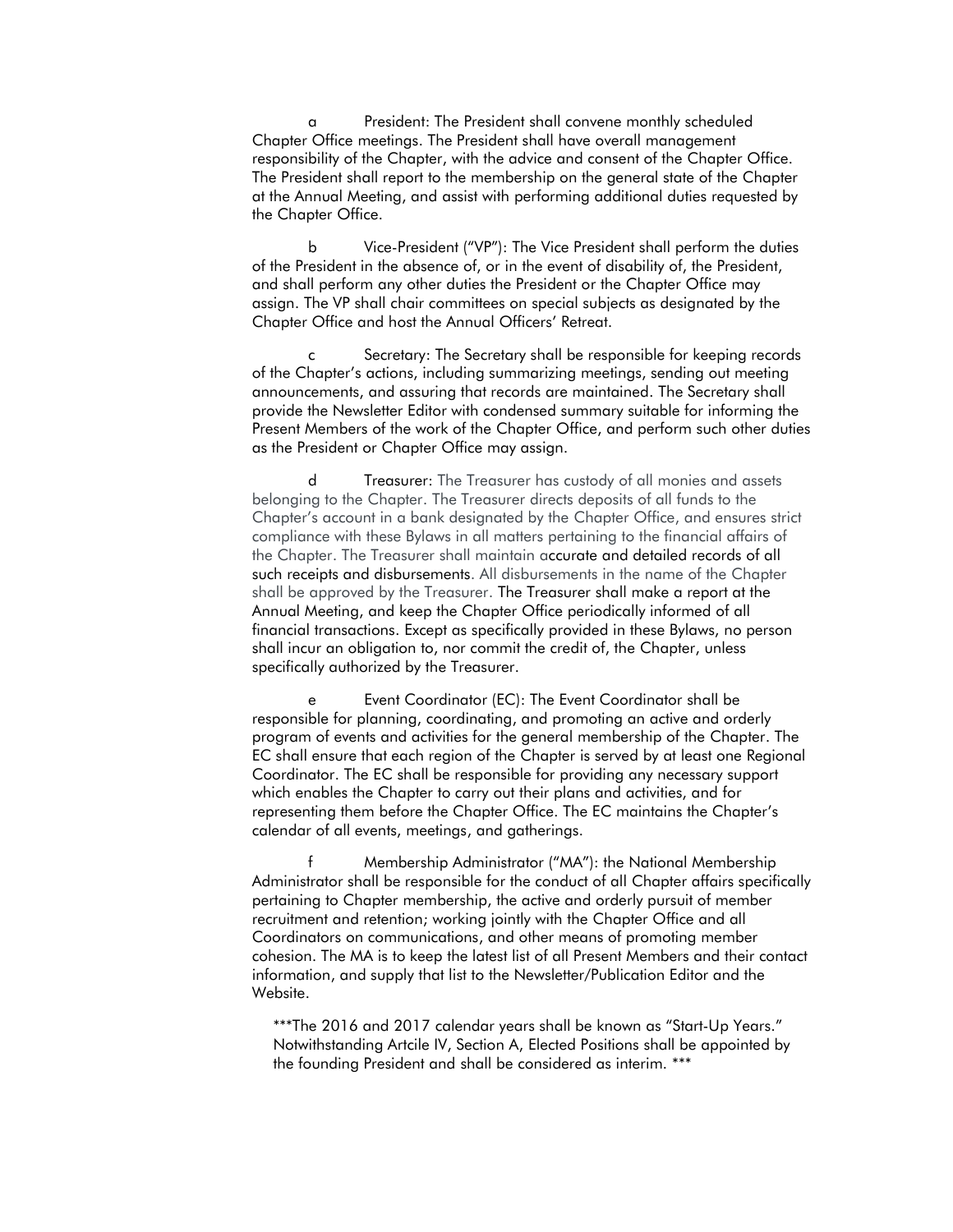- Paragraph 2. Appointed Staff within the Chapter are to be nominated by the Chapter Office or Present Members and are approved by the Chapter Office. Appointed Staff positions shall have no term limits, though their performance shall be reviewed by the Chapter Office annually.
	- a Webmaster: to be determined.
	- b Publication Chief Editor: to be determined.
	- c Photo/Video Contributor: to be determined.
	- d Sponsorship Coordinator: to be determined.
	- e Executive Fundraiser: to be determined.
	- f Social Media Ambassador: to be determined.
	- g Communication Intermediary: to be determined.
	- h Brand Manager: to be determined.
	- i Regional Coordinator: to be determined.
	- j Performance Driving Liaison: to be determined.

k Member-at-Large: The most recent past President shall serve as the Member-At-Large, shall be only a Tie-Breaker voting member of the Chapter Office, and shall perform such duties as the President or Chapter Office may assign.

- Section B. Meetings by Waiver may be held by telephone, by e-mail, by video conference, or by any other medium agreed to by two-thirds of the Chapter Office.
- Section C. Reasonable expenses incurred by Officers shall be documented and submitted for the Treasurer for approval. Such expenses may include scouting expenses, portions of travel expenses, and any other Chapter-related expenditure.
- Section D. Quorum shall be the minimum number of Officers present at any Meeting to make the proceedings of that meeting valid. To achieve Quorum, the least number of five (5) Elected Officials must be present.
- Section E. Deciding Factors
	- Paragraph 1. All Chapter Office matters shall be decided by a Simple Majority (51%) vote of the Quorum.
	- Paragraph 2. Tie-Breaker Vote shall belong to the Member-at-Large.
	- Paragraph 3. Each Chapter Officer shall have one vote, and only one vote, regardless of any additional duties, functions, or responsibilities assigned to that Chapter Officer.
		- 1. In case of an absence, Officers are permitted to vote by proxy and permit an attending Chapter Officer to vote on their behalf.
	- Paragraph 4. The Secretary shall have a copy of Bylaws available at all Chapter Office Meetings and shall conclude every meeting with a summary of the meeting.
- Section F. Elected Chapter Officer Term shall be a two-year term, but are eligible for re-election for up to five consecutive terms.

Section G. Officer Removal and Resignations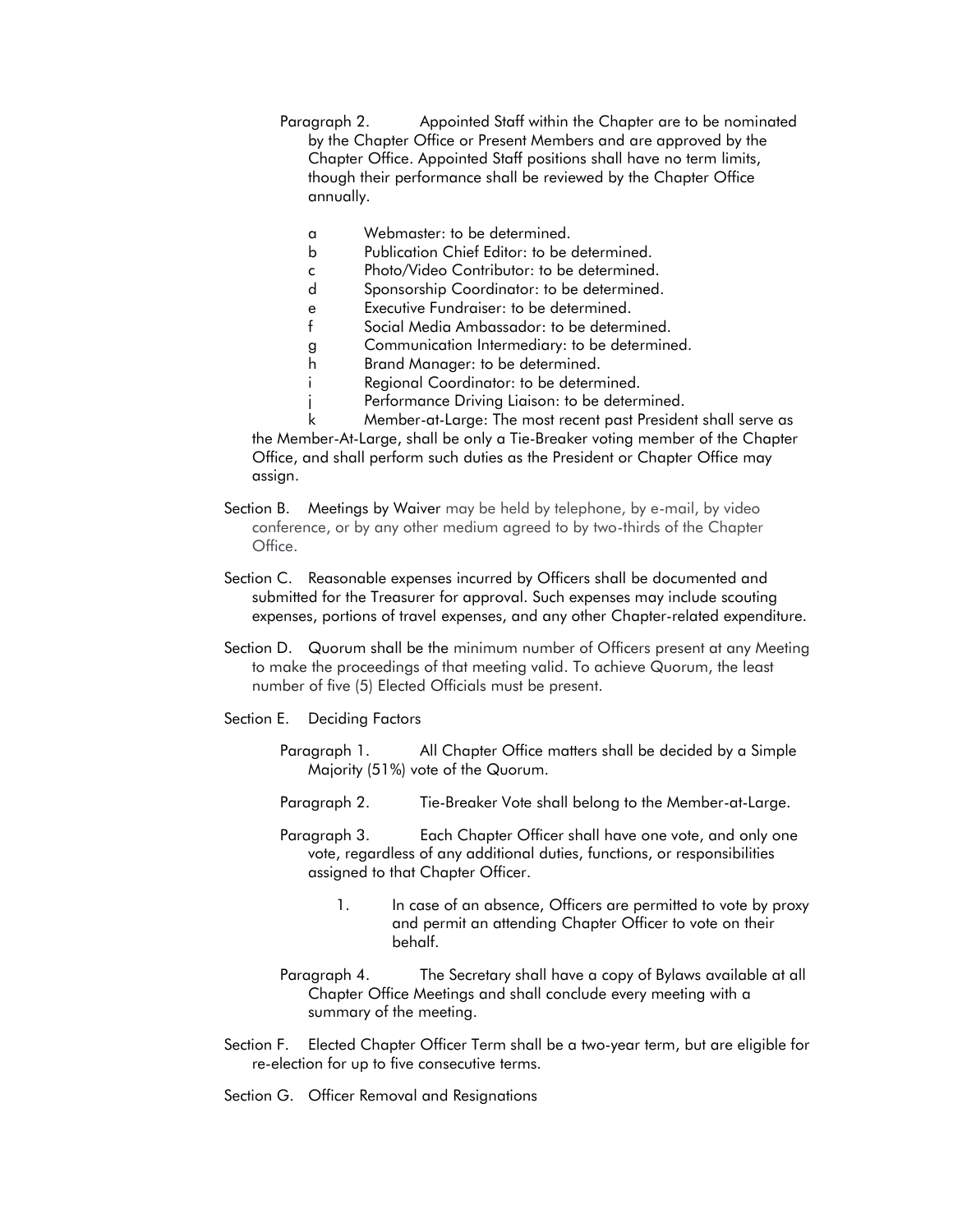- Paragraph 1. An Officer or Appointed Staff Member may be relieved from their duties with a Super Majority (67%) of the Chapter Office. Such termination shall be immediate following the vote.
- Paragraph 2. Written Resignation of any Chapter Officer or Appointed Staff must be provided to the Secretary and is effective immediately.
- Paragraph 3. If a Chapter Office vacancy occurs between elections, the Chapter Office may appoint a Present Member of the Chapter to fill the vacancy. This appointment shall remain in effect until and only until the next election for that office following the appointment.
- Section H. There shall be no monetary compensation for any Officer or Appointed Staff. However, the Chapter Office may decide on alternative reimbursement to encourage the highest standard of volunteerism.
	- Paragraph 1. In the event that a Chapter Officer or Appointed Staff Member make a personal expenditure on Chapter's behalf, all receipts and invoices shall be submitted to the Treasurer to be approved for reimbursement. Any expense above \$50 shall be reviewed by the Chapter Office.
- Section I. The Chapter Office shall issue an Annual report to be published in the Newsletter, the Quarterly Publication, and the Website. Such report shall include a Membership Growth Summary, an Events Summary, an Election Summary, and a Financial Summary.
- Article V. Elections
	- Section A. Voter Eligibility shall be extended to all Present Members in all Chapter matters requiring a General Vote. Chapter Officers shall have the authority to establish and define voting and non-voting matters.
	- Section B. Nominee Eligibility for Elected Office, except the office of President, must be Present Members for at least six (6) months prior to the Annual Meeting of the Election Year for the nominated positions.
		- Paragraph 1. Nominees for President must be Present Members, and must have been actively involved in the Chapter's discussions and decisions, as Chapter Office members, Appointed Staff, Regional Coordinators, or Committee Members for at least one (1) year prior to the Annual Meeting of the Election Year for the nominated positions.
		- Paragraph 2. Officers shall hold office for a period of two Fiscal Years.
		- Paragraph 3. The President, the Secretary, and the Events Coordinator shall be elected in odd-numbered years. The Vice President, the Treasurer, and the Membership Administrator shall be elected in even-numbered years.
	- Section C. The Nominating Committee shall be appointed by the Chapter Office and consist of at least three (3) Present Members. The Secretary shall appoint the leader of this committee and the Committee shall follow this Article of the Chapter's Bylaws.
		- Paragraph 1. The Nominating Committee shall receive and record all nominations submitted, and verify such nominations to be in accordance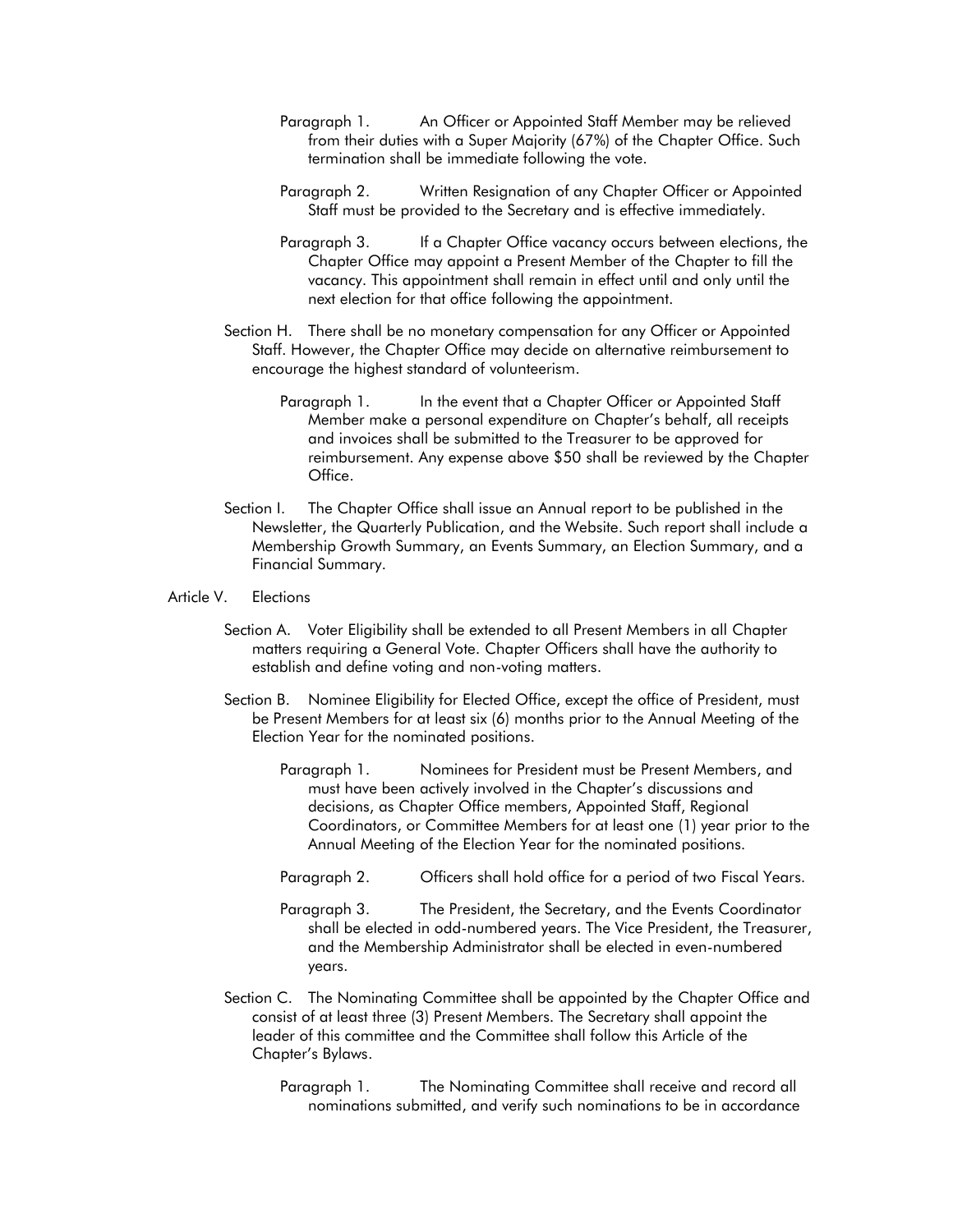with all provisions in this Article and all other provisions of these Bylaws. The Nominating Committee shall have access to the Electronic Election Process and have a duty to uphold voter anonymity.

- Paragraph 2. Any Officer or three (3) Present Members may nominate any Present Member as a candidate for an Elected Office. Such nomination shall be done in writing, submitted to the Nominating Committee and is subject to Nominee Eligibility. Nominee shall acknowledge their candidacy in writing to the Nominating Committee.
- Paragraph 3. The following shall be the schedule deadlines by which the Elections Process shall follow:
	- a Last Friday of August: Nominating Committee appointed.
	- b Last Friday of September: Nominees Ballot submitted.
	- c Voting period shall be November  $1<sup>st</sup>$  to November  $14<sup>th</sup>$ .
- Paragraph 4. The Nomination Committee shall submit a complete Ballot of Nominees to the Secretary, which shall then be reviewed by the Chapter Office, and published in the Newsletter and on the Website.
- Paragraph 5. No nominee shall serve on any committee or have any responsibilities within the election process, which could be considered as a conflict of interest.

## Section D. General Elections

- Paragraph 1. Votes shall be submitted electronically, and results shall be overseen by the Secretary and Membership Administrator.
- Paragraph 2. Election of Chapter Officers shall occur by Voting Members in an electronic ballot on the Chapter's Website. Each Present Member shall have one ballot submission.
- Paragraph 3. Each newly elected Chapter Officer shall assume their role on January 1st, following the Elections. Time between the end of elections and the assumption of the Chapter Office position shall be known as the Transition Time.
- Paragraph 4. Election Results shall be published in the Monthly Newsletter, the quarterly publication, and the Website.

## Article VI. Committees

- Section A. The Chapter Office may create committees as needed (e.g. fund raising, public relations, data collection, etc.). The Secretary shall appoint all committee leaders.
- Section B. The Finance Committee shall be headed by the Treasurer and will include the President and the Vice-President. All members of this committee shall have access to Chapter funds, though a simple majority vote shall be reached, before the Treasurer releases any Chapter funds or approves any expenses requiring the disbursement of Chapter funds. The Finance Committee is responsible for developing and reviewing fiscal procedures, fundraising plans, and the annual budget. The Chapter Office must approve the budget and all expenditures must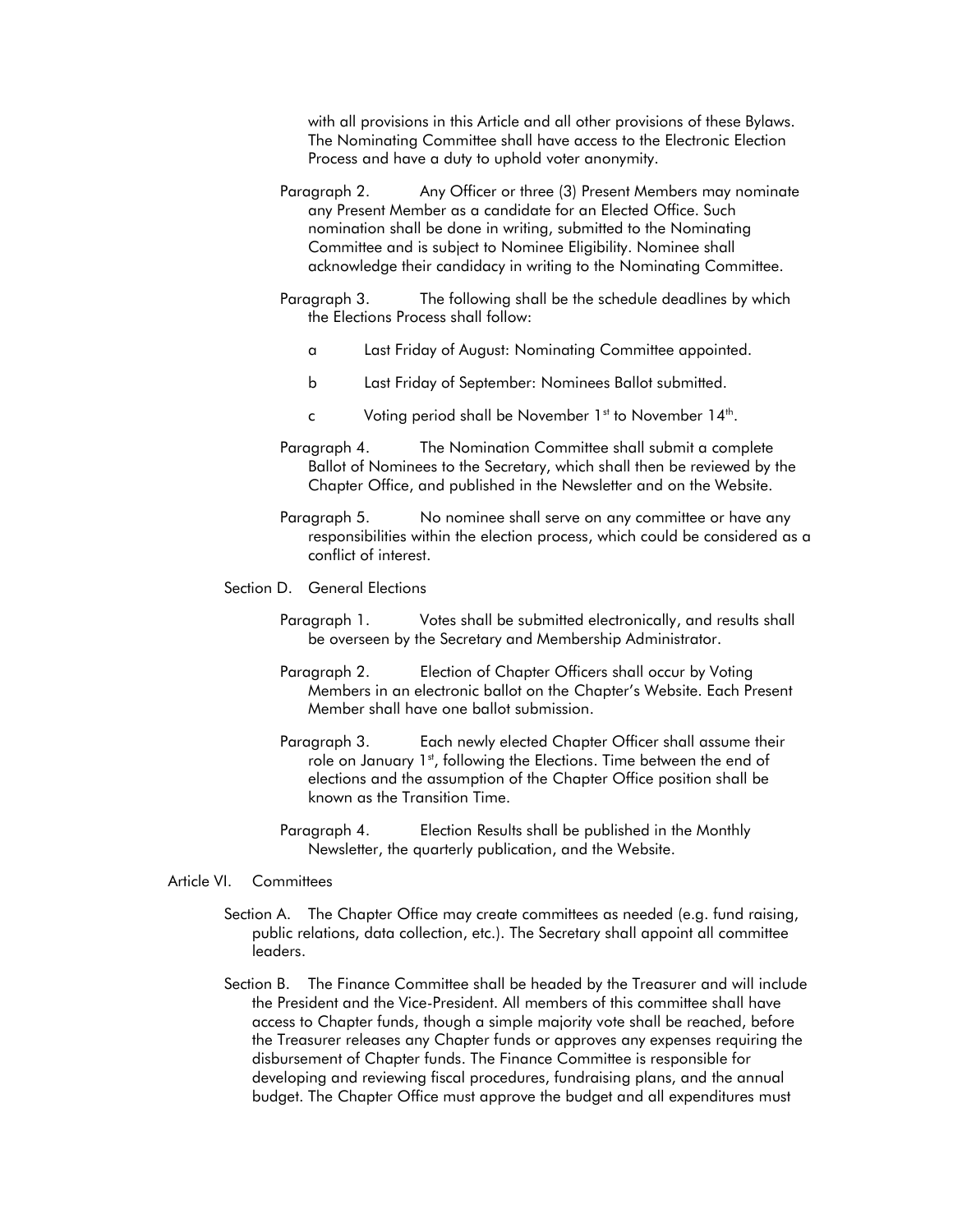be within budget. Any major change in the budget must be approved by the Chapter Office.

- Section C. The Nominating Committee shall be appointed by the Chapter Office and consist of at least three (3) Present Members. The Secretary shall appoint the leader of this committee and the Committee shall follow Article V of the Chapter's Bylaws.
- Article VII. Fiscal Year and Dues
	- Section A. Fiscal Year shall be the same as the Calendar Year.
		- Paragraph 1. The Treasurer shall provide a report at each board meeting. The Treasurer shall oversee finances, assist in the preparation of the budget, help develop fundraising plans, and make financial information available to Chapter Office members only.
		- Paragraph 2. Annual reports are required to be submitted to the Chapter Office showing income and expenditures. The Simple Annual Report of the organization is public information and shall be made available to the public after being reviewed and approved by the Chapter Office.
	- Section B. Annual Chapter dues shall be determined and collected by the BMW CCA. Minimum fee of an Associate Member is required to be a Present Member of the Chapter, as determined by the BMW CCA.
	- Section C. Special Dues may be considered by the Chapter Office and must be approved by a supermajority (two thirds/ 67%) in a General Vote of ALL Present Members. The intent to impose additional dues must be stated in the published agenda available prior to the meeting in the Newsletter and published on the Website.
	- Section D. The Chapter Office shall dictate all Event and Meeting Entry Fees to afford Chapter functions. All such fees must be clearly stated prior to events and promoted as part of the event details, along with dates, schedules, and activities.
- Article VIII. Chapter Assets and Personal Liability
	- Section A. All positions, within the Chapter, are Voluntary and no part of Chapter funds shall be used to the benefit of its Chapter Officers, Members, or any private individual.
	- Section B. In the event of the Chapter disbanding, all of the Chapter's assets shall be transferred to BMW CCA, to be used for their benefit and at their discretion.
	- Section C. All entities extending credit to, contracting with, or having any claim against the Chapter or the Chapter Office shall look only to the funds and the property of the Chapter for the payment of any debts, damages, judgment or decree. Neither the members of the Chapter nor the members of the Chapter Office shall be held personally liable.
- Article IX. Regions and Regional Chapters
	- Section A. The Chapter Office shall institute and maintain a leadership structure for the Chapter, which ensures that that the Chapter serves the interests of all its Present Members in all Regions. Each Region shall be served by one or more